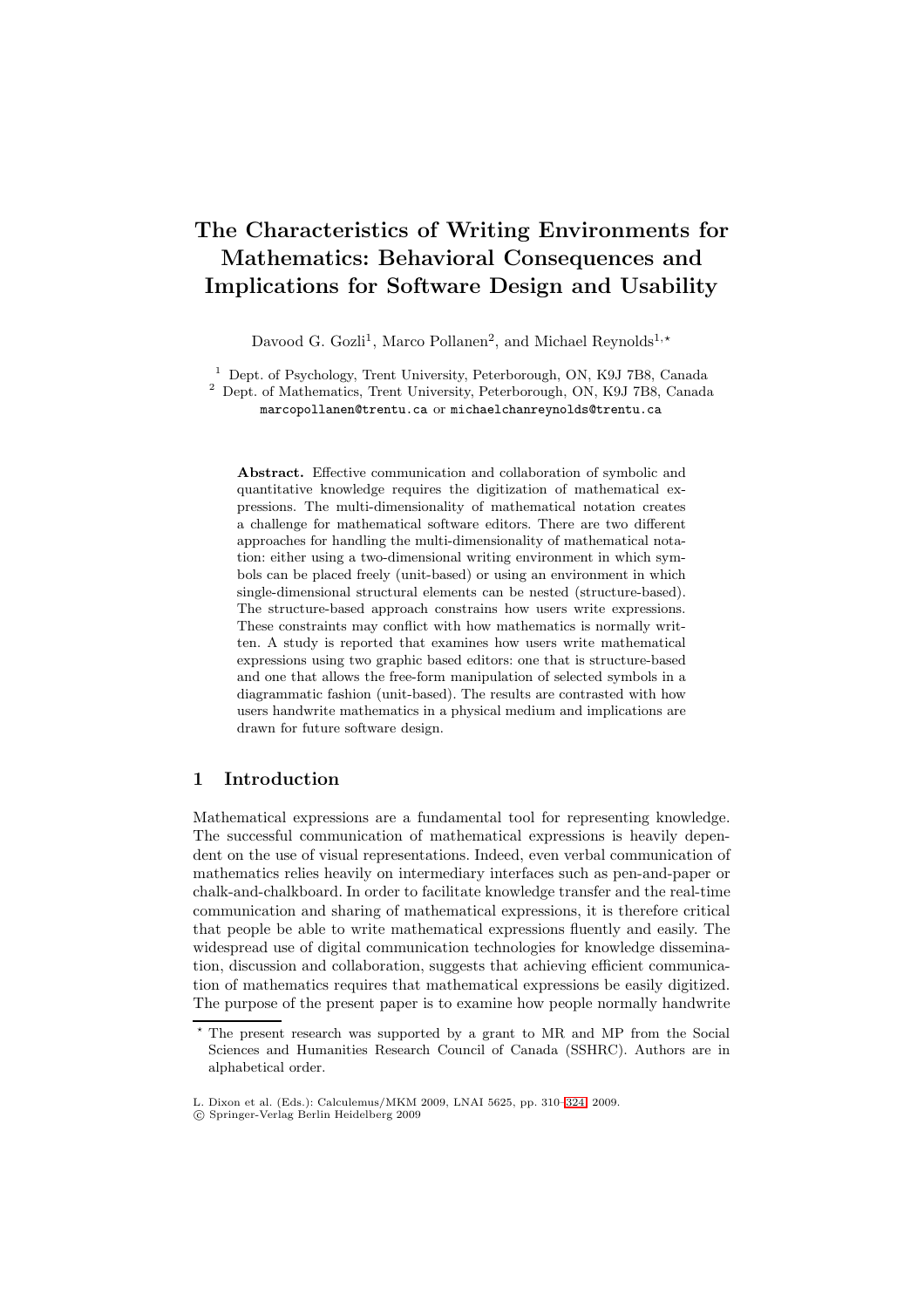mathematical expressions and examine how the characteristics of the writing environments affect how people write.

The digitization of mathematics is usually achieved using personal computers and relies on software programs to overcome limitations in the hardware interface. There are two major challenges for mathematics; (1) a large symbol set (the symbol problem) and (2) mathematical notation has a two-dimensional layout (the layout problem). Broadly speaking there are three different approaches to writing digital expressions; (1) use a text-based description, (2) use a digital pen, or (3) use a palette-based graphic editor. Next we briefly discuss how each of these approaches has solved the symbol problem and the layout problem.

## *The Symbol Problem*

One solution to the symbol problem is to use a keyboard to write text-based synonyms of the graphic symbols. For example, {\cal F} \cap \Upsilon, is the TEX [\[5\]](#page-14-0) representation for  $\mathcal{F} \cap \Upsilon$ . The keyboard interface is quick and efficient for this form of writing. However, the mapping between the text-based and the conventional graphic-based representation is not always transparent. Therefore, efficient use of this approach to writing mathematical expressions requires learning a potentially large lexicon of terms (e.g., MathML [\[1\]](#page-13-1), provides access to over 2,000 symbols). Another solution is to use a keyboard and mouse in combination to select symbols from graphical palettes. This method allows for a transparent mapping between the visual representation of symbols written on paper and the ones written in the digital environment. One obstacle for this type of interface is that graphical symbols compete for a limited amount of space on the display, consequently (1) only a subset of mathematical symbols may be visible at any one time and (2) the symbols may be organized in a manner that is not immediately intuitive. Consequently, it can take a long time to enter even a simple expression if the appropriate symbols cannot be located right away. A third solution to the symbol problem is to use a digital pen so that the user can enter the symbols directly into the digital writing environment. This avoids many of the problems associated with the other two interfaces because the symbols are both transparent and are not hidden from the user. At present, these interfaces are still being refined so that they can correctly recognize the full range of userdrawn symbols (e.g.,  $\cdot$ ,  $\bullet$ ,  $O$ ,  $o$ ,  $0$ ,  $\circ$ ,  $\circ$ ,  $\odot$ ,  $\otimes$ ,  $\oplus$ ,  $\oslash$ ,  $\emptyset$ ,  $\phi$ ,  $\ominus$ ,  $\theta$ ,  $\ominus$ ,  $\cdot\cdot\cdot$ , ), which is a formidable task in computing.

#### *The Layout Problem*

Text-only programs tend to use a writing environment that requires that expressions have a one-dimensional layout (i.e., a single string of characters). Consequently, they use nested grouping symbols (e.g., brackets  $\&$  parentheses) to create sub-expressions so that a formula typically written with a two-dimensional layout can be written in a single dimension. For example,

# $\frac{\frac{a}{b}}{\frac{c}{d}+\frac{e}{f}}$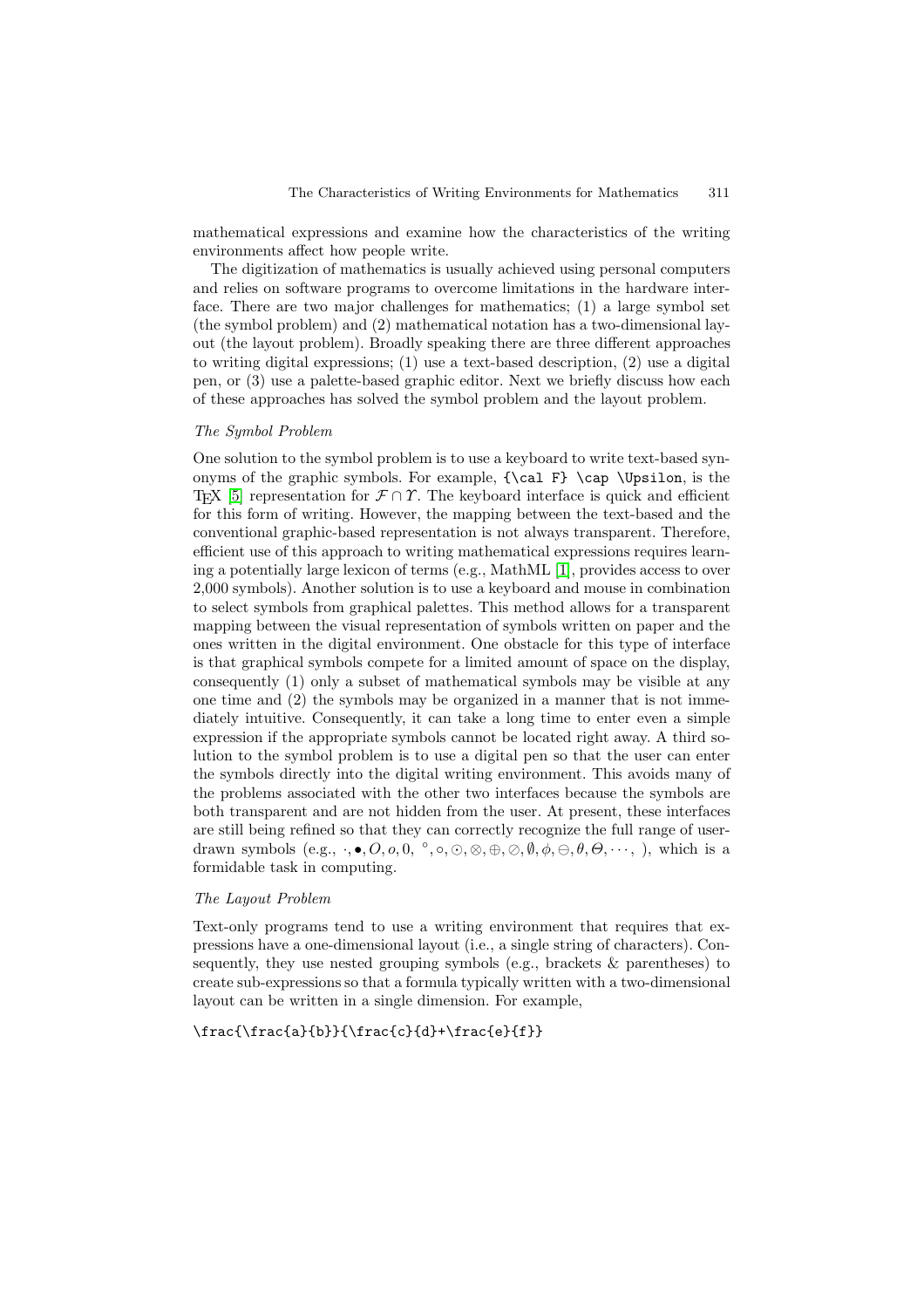is a T<sub>E</sub>X representation for  $\frac{\frac{a}{b}}{\frac{a}{d}+\frac{a}{f}}$ . The mapping between this one-dimensional and its traditional two-dimensional layout is not transparent. Thus, users are required to develop a certain level of expertise with the syntax of the language before being able to use the technology properly. In addition, given that the two-dimensional layout often conveys metaphorical properties of an expression, many of these will be lost in a one-dimensional representation [\[6\]](#page-14-1).

A second solution to the layout problem is provided by digital pen-based technologies for writing mathematical expressions, such as FFES [\[17\]](#page-14-2), which allow users to draw symbols anywhere on a virtual page. These interfaces have the promise of writing as easily as pen-and-paper with the additional benefit of having the software identify the expression. Great strides have been made in developing this interface, however, the potential for a robust interface for handwritten mathematics has yet to be achieved.

Two solutions to the layout problem have been developed for palette-based editors. The visual display of an expression in these editors has a two-dimensional layout. However, for the majority of palette-based editors the writing environment for the expression consists of nested one-dimensional structures (e.g., Microsoft Equation Editor and BrEdiMa [\[9\]](#page-14-3)). For example, a fraction is typically created by selecting a fraction structure from the palette. The fraction structure usually inserts a fraction bar into the expression that is bound to empty onedimensional writing slots above and below it (see [\[11\]](#page-14-4)). Each slot may then be populated with their own nested sub-expressions. These slots are sub-divisions of the main writing space and are often indicated with outline boxes or background shading. While the graphical presentation of the expression may be two-dimensional for the reader, for the writer this approach can be thought of as a simple extension of the text-only method (i.e., indirect access to the two-dimensional layout) with grouping symbols replaced by slots. *This type of writing environment affords a structure-based writing style* because it constrains the order in which symbols are added to an expression by giving precedence to symbols that affect the expression's layout. Creating a correct visual representation of an expression, therefore, often requires understanding the deep layout structure of the expression and which symbols parse the physical layout of the expression, before writing.

A second solution that exists in palette-based editors is to allow users to "draw" their expressions by placing symbols on a virtual canvas with direct access to a two-dimensional space (i.e., Xpress [\[12\]](#page-14-5)). Once the expression is drawn a spatial analysis algorithm, similar to those from pen-based systems, is applied to identify the expression. As the symbols are chosen from palettes and "placed" by the user on a virtual canvas, there is little doubt about the identity of the symbols and their intended locations. This greatly reduces the complexity of expression identification as compared to handwritten mathematics. It also reduces the complexity of editing expressions in that in a two-dimensional space, items are directly accessible and users are not required to first choose among spatial units and then particular items. The two-dimensional writing environment allows users to select symbols from palettes in any order and place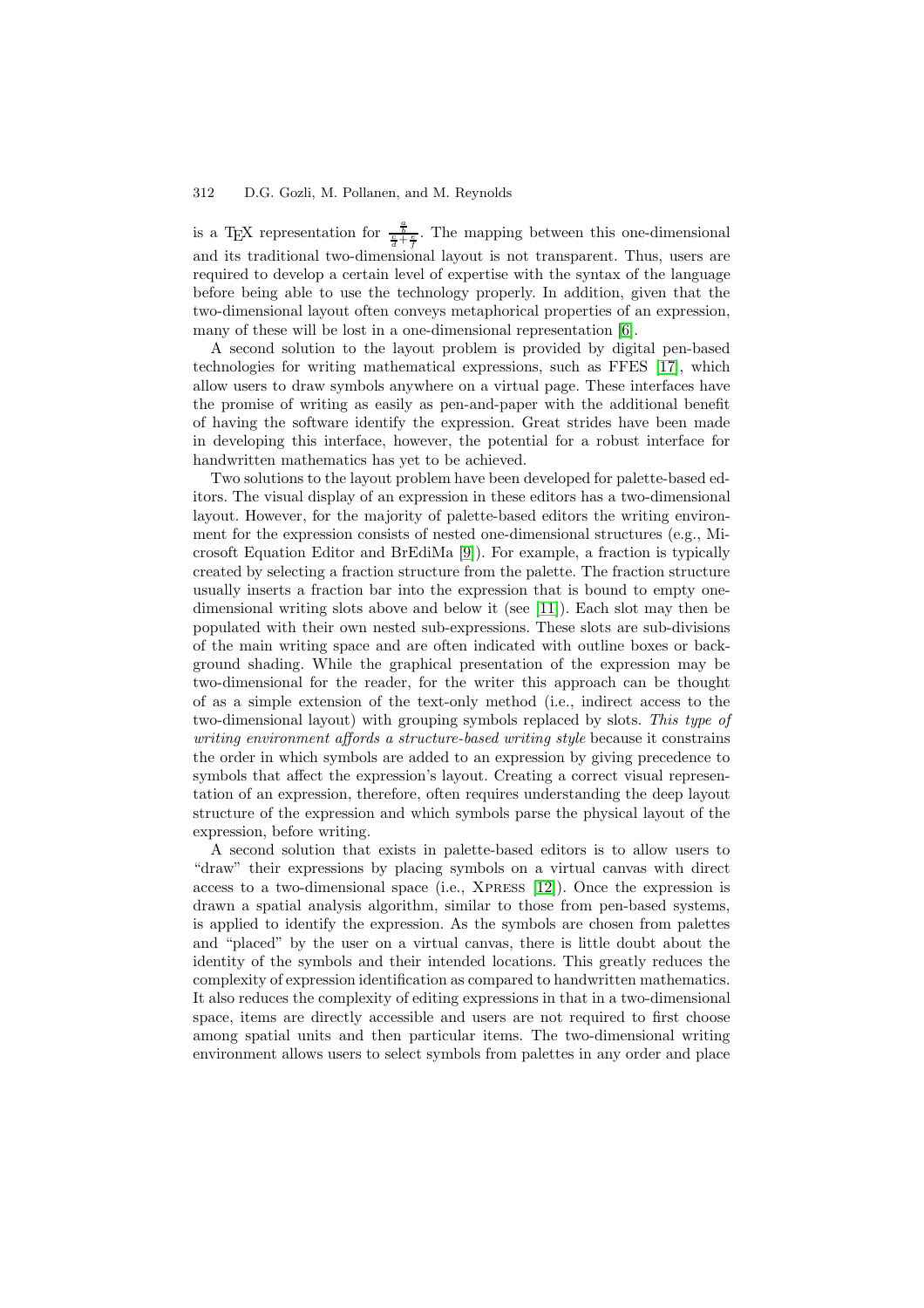them anywhere they wish. *This type of writing environment affords a unit-based writing style* because it does not place any constraints on the order in which symbols are written.

In summary, at least three writing environments have been developed as solutions to the layout problem (1) a one-dimensional layout with multiple embedded substructures, (2) a two-dimensional layout, and (3) a two-dimensional layout constructed from nesting one-dimensional structures.

### **The Present Study**

Although many studies have examined different solutions to writing digital expressions, it has not been possible to disentangle how writing is uniquely affected by solutions to the symbol and the layout problems. The recent development of Xpress, a palette-based editor with a two-dimensional writing environment, provides a unique opportunity to examine how different solutions to the layout problem affect writing behaviour. The purpose of the present study, therefore, is to examine how the characteristics of a writing environment affect how people write mathematical expressions. Here we focus on two different writing environments that are palette-based.

Although writing environments have their own set of rules governing the types of actions that are permitted and how space is allocated, it is unclear whether this will result in *actual* behavioural differences in how mathematical expressions are written. Here we follow the suggestion that user behaviour can only be understood when (1) the types of behaviours permitted (i.e., affordance), actual use (i.e., effectivity), and goals, motives and perceptions (i.e., intentionality) are considered simultaneously [\[3](#page-13-2)[,4\]](#page-14-6). To understand how the characteristics of a writing environment affect how people write expressions, people were observed as they wrote mathematical expressions by hand and using two different graphics based software environments. A handwriting condition was included to assess how people would write the expressions under natural conditions. The two software environments ( BrEdiMa and Xpress) were selected because they use similar interface technologies (i.e., keyboard and mouse) and representations (graphic symbols) to enter mathematical expressions, and therefore only the rules governing how symbols are arranged in the environments are qualitatively different. Novice users were examined to control for expertise. If the editors require that users change their writing style, then the use of novices will allow us to document some of the challenges that they encounter.

# **2 Method**

## **2.1 Subjects**

Seven members of the Cognitive Ethology Lab at Trent University participated in the present study, four of which were undergraduate students, two were graduate students, and one was a faculty member. One subject was left-handed. The subjects were all familiar with simple mathematical and logical notation, although none had previous experience using either of the software editors.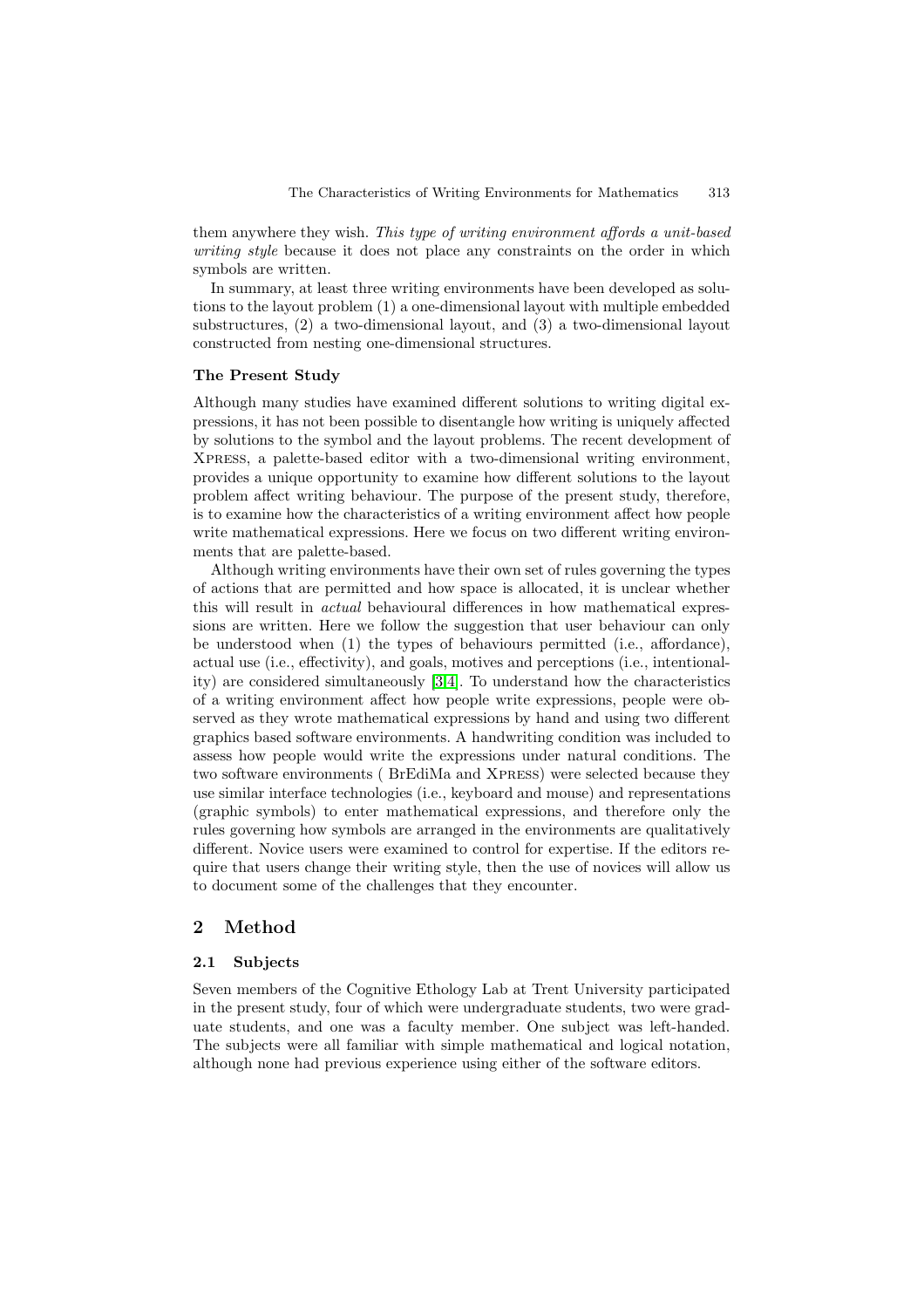## **2.2 Stimuli**

Eight different mathematical expressions were used (see Table 1). The stimuli were split into two sets, each set was typeset and printed a separate sheet of paper. The first set (Expressions  $1-4$ ) had fewer symbols (mean=7.5) than the second set (Expressions 5–8; mean=25.5).

**Table 1.** The two expression sets used in the study. Expression number is indicated in parenthesis.

|                                   | Expression Set 1 Expression Set 2                                                                                                                                |  |  |
|-----------------------------------|------------------------------------------------------------------------------------------------------------------------------------------------------------------|--|--|
|                                   | (1) $\overline{A \wedge B \vee C}$ (5) $x = \frac{-b \pm \sqrt{b^2 - 4ac}}{2a}$                                                                                  |  |  |
|                                   | (2) $\overline{A \wedge B \vee C}$ (6) $r_{xy} = \frac{\sum (x_i - \bar{x})(y_i - \bar{y})}{(n-1)s_xs_y}$                                                        |  |  |
|                                   | (3) $\frac{\sqrt[3]{x^2+1}}{2x}$ (7) $r_{xy} = \frac{n \sum x_i y_i - \sum x_i \sum y_i}{\sqrt{n \sum x_i^2 - (\sum x_i)^2} \sqrt{n \sum y_i^2 - (\sum y_i)^2}}$ |  |  |
| 100<br>(4) $\sum_{i=1}^{100} i^2$ | (8) $\lim_{h \to 0} \frac{f(x+h) - f(x)}{h}$                                                                                                                     |  |  |

## **2.3 Apparatus**

In the handwriting sessions, mathematical expressions were written using dryerase markers on a 36" x 48" whiteboard affixed to the wall of a small conference room. Although the whiteboard environment is different than paper in a number of aspects (e.g., orientation of the writing surface, thickness of the writing instrument, and physical size of the written expression), the principles of the writing environments are assumed to be the same for the whiteboard and paper. The writing sessions were video recorded using a Canon HG10 video camera. The camera was operated by the experimenter and hand-held to allow for adequate observation of hand movements and written symbols.

In the software writing sessions, mathematical expressions were written in a small office using BrEdiMa and Xpress. Comparing BrEdiMa and Xpress allowed us to control many input and representation features and to isolate the difference between one- and two-dimensional writing environments. Both are standalone browser-based editors, and both have an AJAX-based front-end that allows users to create their expression and then submit their expression to a server which returns a LATEX preview. None of the subjects had used either interface before. Although the palettes in Xpress contain more symbols than those in BrEdiMa (138 to 50), both are minimal editors relative to commercial alternatives.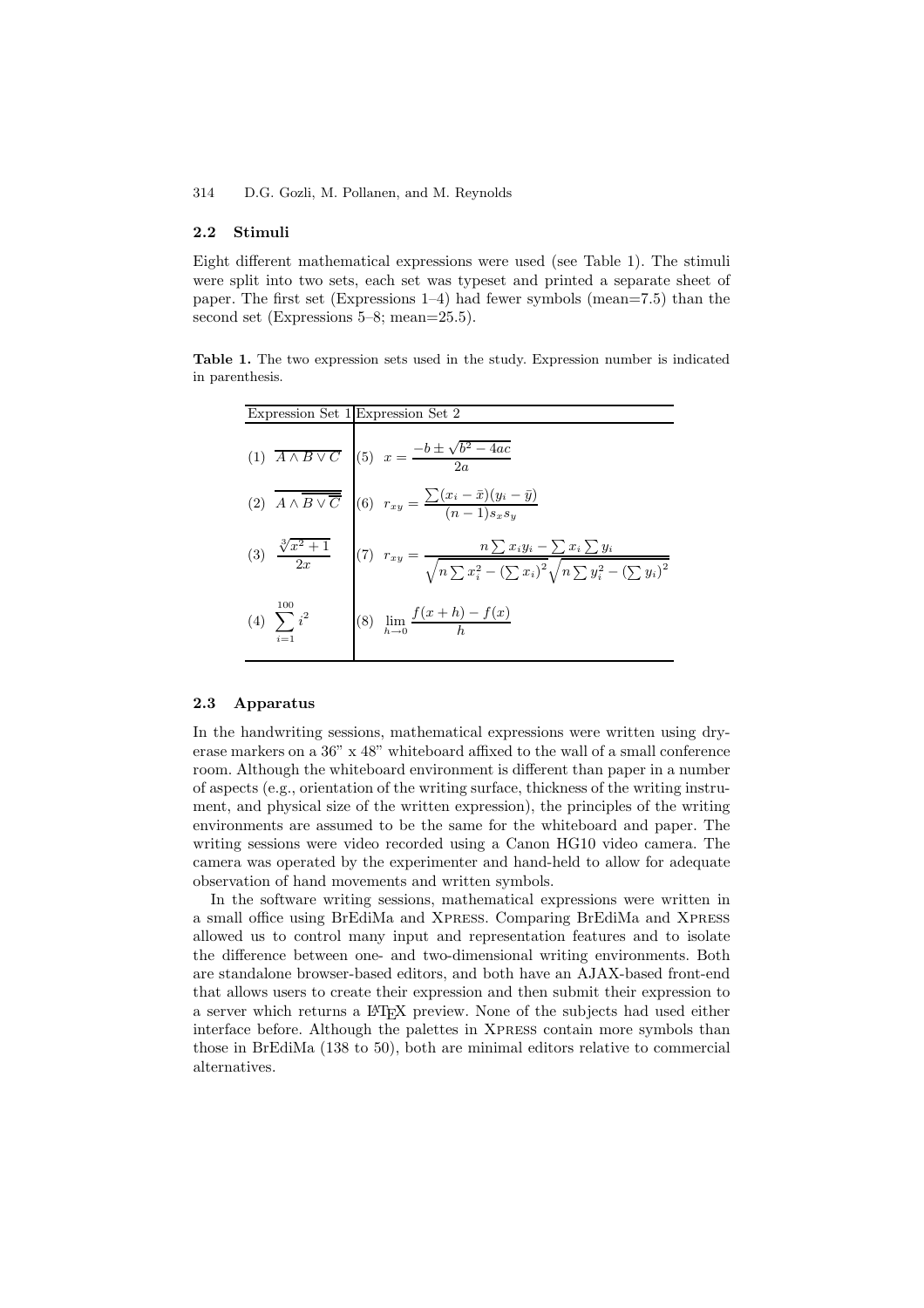Data was collected using an Acer personal computer with a core-2-quad processor, a 19" LG Flatron LCD screen and running Windows XP operating system. The editors were run inside the Mozilla Firefox Web browser (version 2.0.0.16). The writing sessions were recorded using in video format using SnagIt 9.0 by TechSmith (http://www.techsmith.com), which recorded all occurrences on the computer screen during a writing trial.

#### **2.4 Procedure**

Data collection was spread over six separate sessions (2 expression sets  $\times$  3 writing environments) that lasted approximately 20 minutes each. Thus each mathematical expression was written three times (once for each interface) and each interface was used on two separate occasions (once for each expression set). The conditions were always completed in the same order. The short expression set was used in sessions 1–3 and the long-expression set was used in sessions 4–6. Furthermore, the order of the writing environment was the same for each set, first with the whiteboard, then BrEdiMa, and finally Xpress. On average, there was a 24-hour interval between each session, for each subject. The order of the sessions was chosen to control transfer between writing platforms. For instance, having the subjects use BrEdiMa before Xpress enabled us to observe the way subjects prefer to write in the latter environment after being exposed to both writing methods.

At the beginning of each session, subjects were given a sheet containing the expressions to be written. Subjects were able to refer to the expressions before and during the writing process. Subjects were instructed to write the expressions one at a time and in the order on the sheet. They were encouraged to go quickly, but not to sacrifice accuracy for speed.

In the handwriting condition, subjects were instructed to signal the experimenter when they were starting an expression and when they were finished writing an expression. The whiteboard was erased between expressions, so that only one expression appeared on the whiteboard at any one time.

In the software editor conditions, the editors were loaded via the Internet before subjects arrived in the lab. Subjects were not given any instruction concerning how to use the interfaces, nor regarding the specific use of keyboard or mouse. However, they were asked to re-load the software using the browsers refresh button, after completing each expression, so that only one expression appears on the screen at any time.

# **3 Results**

Data analysis began by coding over 4,800 discrete behavioural events in the video recordings. An event was defined as any action that had a direct effect on the mathematical symbols represented in the writing environment (e.g., adding a symbol). The timing of an event was linked to when changes occurred in the writing environment. An event did not need to be a correct step towards a successful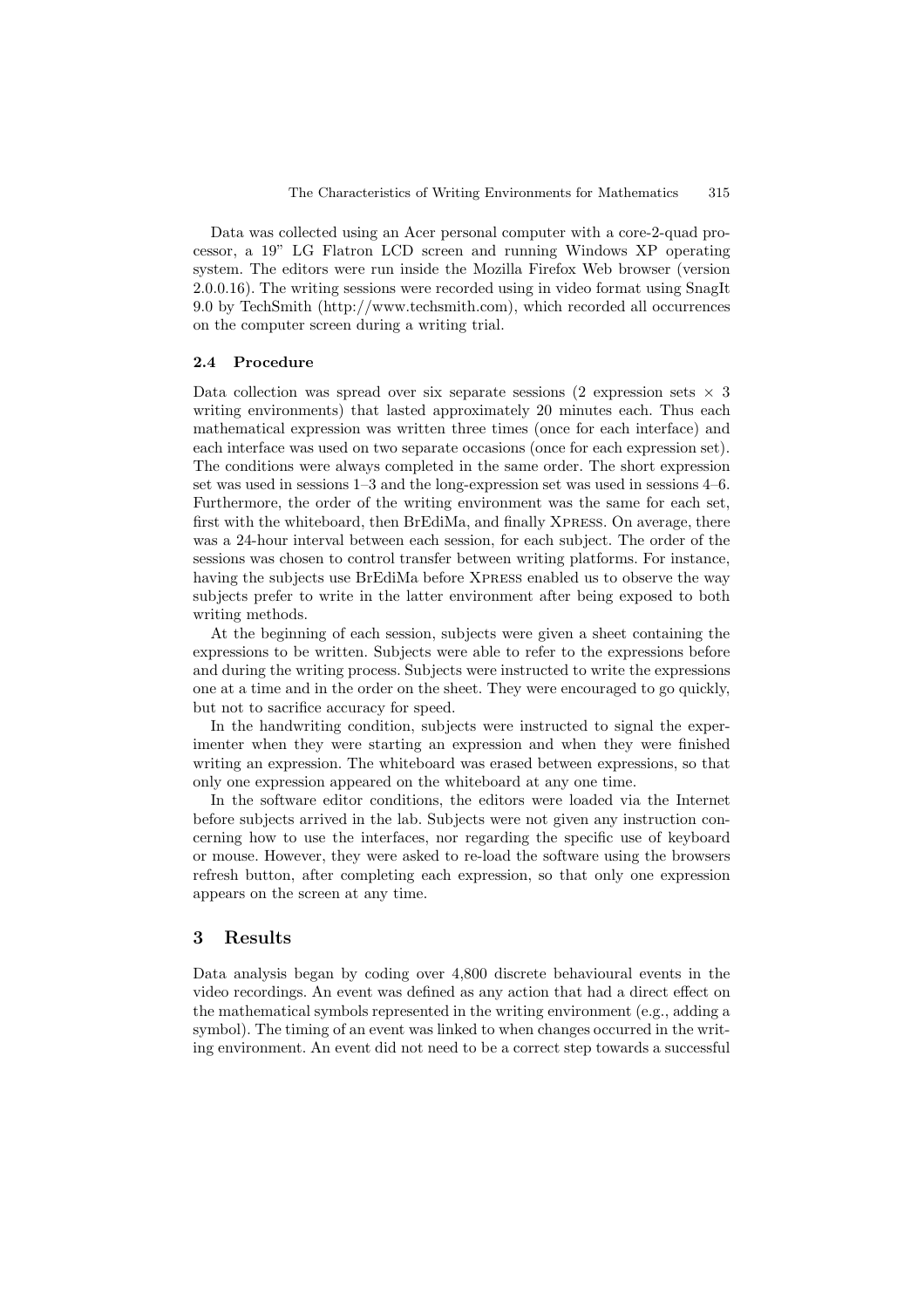|                     | Whiteboard BrEdiMa XPRESS |        |       |
|---------------------|---------------------------|--------|-------|
| Overall             |                           |        |       |
| Total Time          | 168.9                     | 1007.1 | 951.6 |
| Number of Events    | 138.4                     | 218.3  | 197.1 |
| Time per event      | 1.2                       | 4.5    | 4.8   |
| <i>Adding Units</i> |                           |        |       |
| Total Time          | 164.9                     | 852.3  | 684.0 |
| Number of Events    | 135.9                     | 196.0  | 152.3 |
| Time per event      | $1.2\,$                   | 4.3    | 4.5   |
| Deleting Units      |                           |        |       |
| Total Time          | 1.4                       | 154.9  | 37.4  |
| Number of Events    | 0.7                       | 22.3   | 10.7  |
| Time per event      | 2.0                       | 6.9    | 3.5   |
| Modifiying Units    |                           |        |       |
| Total Time          | 2.6                       | ΝA     | 230.1 |
| Number of Events    | 1.9                       | N A    | 34.1  |
| Time per event      | 1.4                       | ΝA     | 6.7   |

**Table 2.** Overall writing time (in seconds), number of events and time per event for each writing platform and as a function of each type of action event

completion of a desired formula. Three broad classes of events were identified; Addition events consisted of all events directly required to add elements to the display; Deletion events included any action that was directly implicated in the removal of a unit; and Modification events included any action that directly changed either the spatial location or physical appearance of an element in the display. The data were analyzed using a repeated measures ANOVA with writing platform (Whiteboard, BrEdiMa, and Xpress) as the repeated factor. Unless otherwise specified the degrees of freedom for all tests are 2 (treatment) and 12 (error) and significant findings are reliable at the .05 level.

As can be seen in Table 2, the writing environments differed dramatically in how long it took users, on average, to write the expressions (F= 36.4,  $MSE = 42285$ . Mathematical expressions were written fastest in the handwriting condition, followed by BrEdiMa and Xpress, which were not reliably different  $(t(6) < 1)$ . To better understand why users took longer to write the expressions using BrEdiMa and Xpress we further examined the number of events that occurred during the writing process and how long users spent per event.

We assumed that changes in the number of events made while writing would indicate a change in the writing process. Consequently, we hypothesized that if the number of events changed across writing environments, then this would indicate that the properties of the different writing environments affected how people write the expressions. Consistent with users changing how they write expressions when using the software interfaces, they required substantially more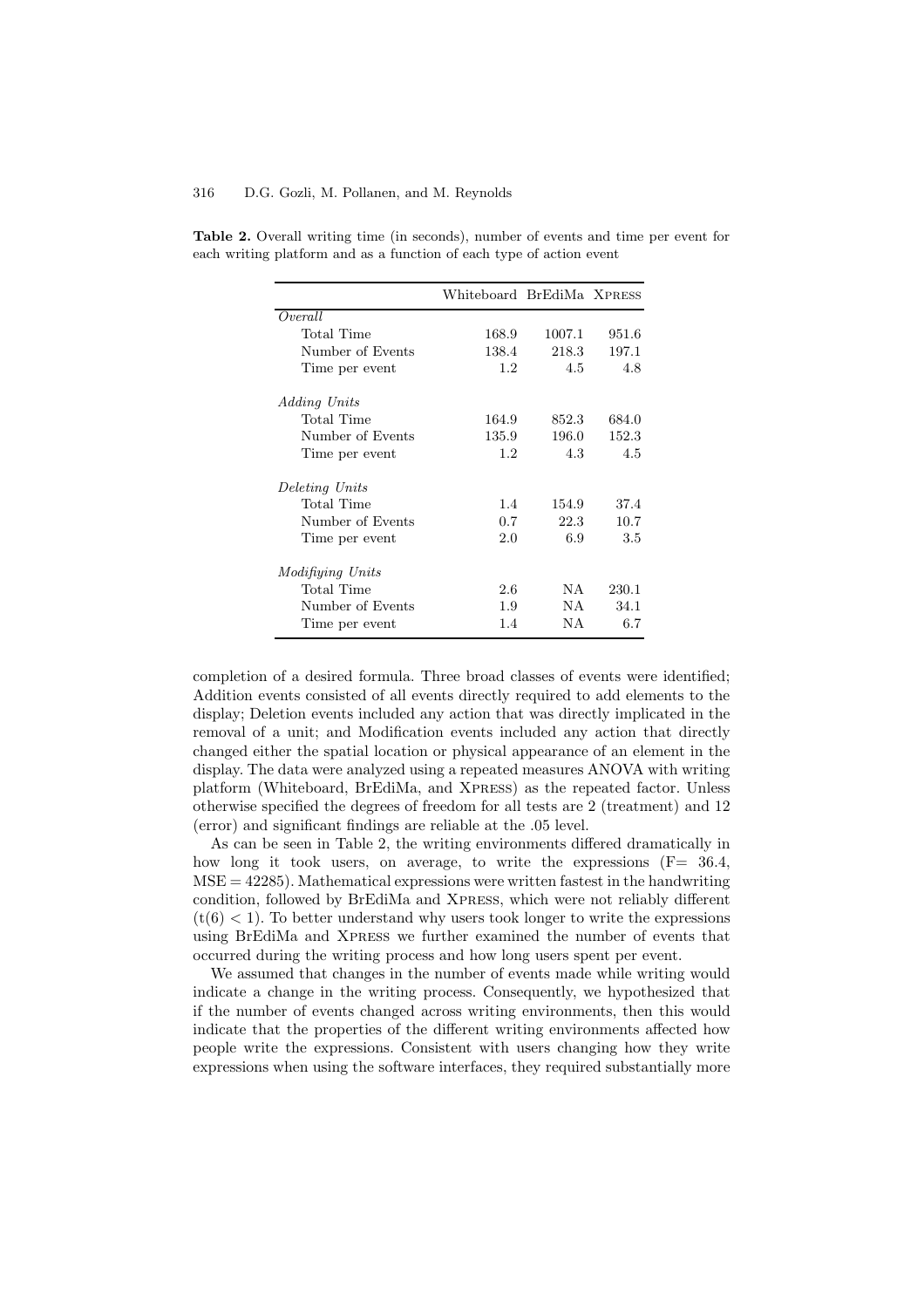events compared to the handwriting condition,  $F = 21.4$ , MSE = 560. Although BrEdiMa had 21 more events on average per subject than did Xpress, the difference was not reliable  $(t(6) = 1.5, p > .10)$ .

We also hypothesized that the average time per event would provide insight into how easily users were able to interact with the environment. Unsurprisingly, the average duration of an event was also substantially longer for the software editors compared to the handwriting condition,  $F = 64.2$ , MSE = .429. Given that BrEdiMa and Xpress are both palette-based editors we anticipated that they would not differ on this dimension. Consistent with the difficulty of navigating the palettes being similar, the software editors did not differ in the average duration of an event,  $(t(6) = 1.1, p > .10)$ .

## **Types of Events**

In order to better understand how users were writing the expressions we examined performance as a function of the types of events that people engaged in. Three types of events were examined Additions, Deletions and Modifications.

#### *Addition and Deletion Events*

As can be seen in Table 2, users spent substantially more time adding and deleting symbols when using the software editors than they did when using the whiteboard (F= 28.7, MSE = 31333 and F=14.0, MSE = 3223, respectively). More time was spent adding and deleting symbols with the software editors because (1) the users made more addition and deletion events with the software editors,  $(F = 12.4, MSE = 545$  and  $F = 25.5, MSE = 31.9$ , respectively), and (2) it took users more time to execute addition and deletion events with the software editors (F = 50.0, MSE = .467, and F = 4.9, MSE = 22.6, respectively).

In order to examine how the characteristics of the writing environments affected performance independent of interface type (pen vs. palette), we compared performance for BrEdiMa and Xpress. We expected that Xpress would require fewer addition events because the one-dimensional canvas used in BrEdiMa often requires the user to add new spatial locations for those elements that do not belong to the same structural domain (e.g., a suprascript location). Consistent with this hypothesis, 44 more addition events per subject were made with BrEdiMa than XPRESS  $(t(6) = 2.8, p < .05)$ .

Furthermore, there were 12 more deletion events per subject when using BrEdiMa compared to Xpress, consistent with giving precedence to structure symbols (for creating new one-dimensional writing canvases) increasing the difficulty of writing expressions (t(6) = 3.3, p < .05). Interestingly, despite taking twice as long to make a deletion event in BrEdiMa compared to Xpress, the difference was not reliable  $(t < 1)$ . The reason was a large amount of variability in duration of the deletion events in BrEdiMa. As it turns out, deleting or changing parts of an expression in a structure-based environment requires selecting the appropriate space. This can cause confusion since being in one space makes other spaces inaccessible for editing. In response to this inaccessibility, users tended to clear the writing environment (by refreshing the browser) and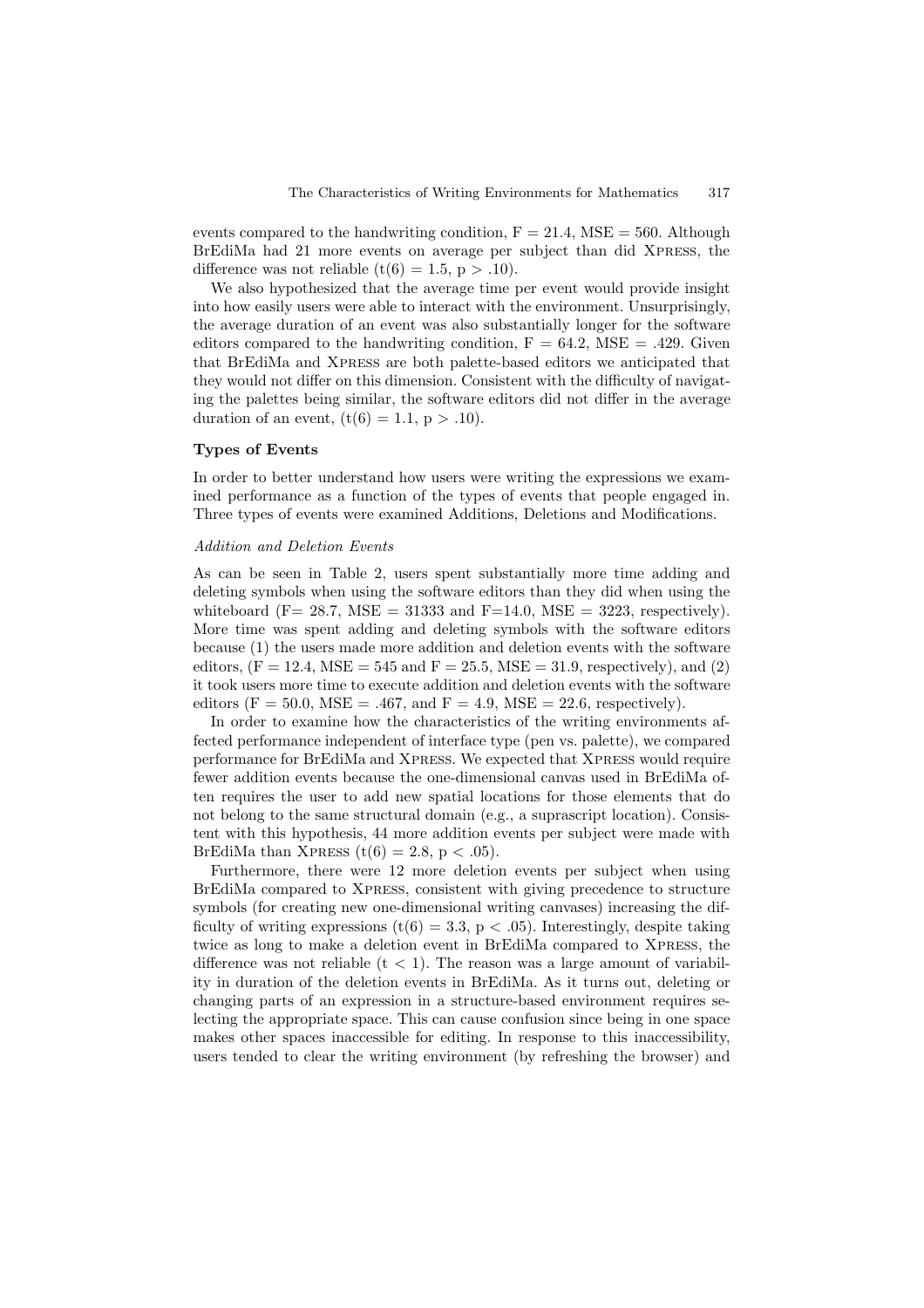start over instead of removing an unwanted part of an expression. There were 23 re-starting events in BrEdiMa (more than 3 per subject), by comparison there were none in either Xpress or handwriting conditions.

## *Writing Order*

The nature of the writing environment can also affect a users writing style. As noted above, a two-dimensional writing space affords a unit-based writing style because symbols can be written in any order and placed at any location. In contrast, constructing a two-dimensional spatial layout using nested one-dimensional canvases affords a structure-based writing style because precedence must be given to symbols that affect the spatial layout of the expression. These predictions were assessed by examining how much variability in the order that symbols were added to the expression (writing order) was explained by the unit- and structure- based writing styles. The initial writing order was used as a measure of how people *attempted* to write the expression. The final writing order was used as a measure of how people ended up writing the expression. The variance explained by each writing style was calculated independently for each subject and each formula.

Our implementation of the unit-based writing style presumed writing order would be left-to-right and top-to-bottom (as opposed to random). Our rationale was that (1) equations are typically read left-to-right, top-to-bottom irrespective of the direction of a cultures text-based writing (e.g., Persian), and (2) this structure is argued to be linked to peoples understanding of the mathematical relationships (see [\[6\]](#page-14-1)). Similarly, our implementation of the structure-based writing style presumed that precedence would be given to only those symbols that were required to add new one-dimensional writing slots (thus single line operators such as  $*, +$ , or  $\div$  were not seen as having special priority). It was assumed that within the one-dimensional structures, a unit-based approach would be employed.

*Handwriting.* As can be seen in Table 3, the unit-based writing style best captured overall writing order,  $F(1, 6) = 26.1$ ,  $MSE = .211$ . Indeed, only one person, a computer science major, wrote using the structure-based style. Given that the whiteboard interface very closely approximates writing with a pen and paper we expected that people would not change their writing style while writing an expression. Consistent with this prediction, the unit-based writing style captured both peoples initial- and final- attempts to write an expression equally well  $(F(1, 6) = 3.7, p > .10, MSE = .004)$ . In order to assess whether people adjusted their writing style, but did so only once while writing the first expression, we examined performance for Expressions 1 and 2 more closely. The unit-based method accounted for 86% of the variability in Expression 1 and 87% in Expression 2, whereas the structure-based method explained only 16% of the variability in Expression 1 and 8% of the variability in Expression 2. Furthermore, there was difference between initial and final writing order  $(F<1)$ , consistent with people not needing to adjust their writing style with this writing environment because it is similar to paper.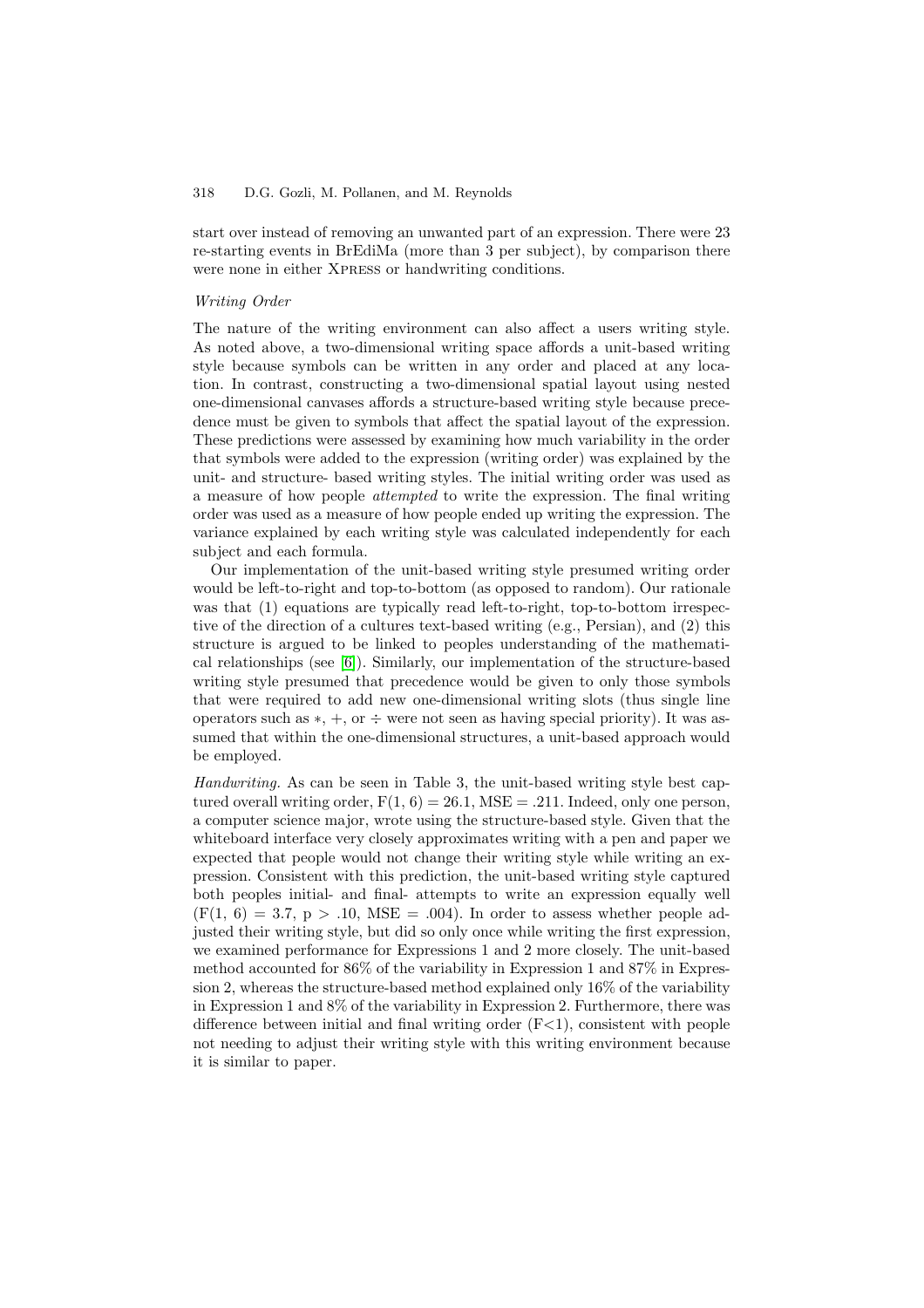| Interface      |                  |            | Attempt Unit-based Structure-based |
|----------------|------------------|------------|------------------------------------|
| Whiteboard     | Initial          | .84        | .53                                |
|                | Final            | .83        | .51                                |
| <b>BrEdiMa</b> | Initial          | .55        | .78                                |
|                | Final            | .41        | .92                                |
| <b>XPRESS</b>  | Initial<br>Final | .78<br>.77 | .57<br>.52                         |
|                |                  |            |                                    |

**Table 3.** Amount of variability  $(R^2)$  in initial- and final- symbol placement order as a function of writing style (unit-based vs. structure-based) and writing environment

An informal analysis of peoples writing behaviour revealed that deviations from the writing order predicted by the unit-based style primarily arose from violations of our left-to-right and top-to-bottom assumption. For instance, in Expression 3 people would often write the index of the radical after writing the radicand. Another violation is captured with Expression 4 (which was unique in that it was the only expression for which the unit and structure-based styles predicted the same writing order). Despite both writing styles making the same predictions, they only explained 74% of the variability in writing order. The reason: people added the " $\sum$ " first and then were essentially random as to whether they would add the initial condition or the upper bound portions of the expression next.

*BrEdiMa.* As expected, writing order was best captured by the structure-based writing style,  $F(1, 6) = 683.4$ , MSE = .011. Unlike the handwriting condition, writing style tended to change as people wrote each expression. The unit-based writing style best captured peoples initial attempt to write an expression, whereas the final attempt was best captured by the structure-based style,  $F(1, 6) = 66.3$ ,  $MSE = .016$ . This is consistent with people changing their writing style to give precedence to structure symbols that create the two-dimensional layout.

In order to better examine how people adjusted their writing style, we examined performance for Expressions 1 and 2 more closely. The unit-based writing style best captured the initial attempt at writing Expression 1, explaining 84% of the variability compared to 18% for the structure-based style. The final attempt at writing the expression was best explained by the structure-based writing style (100%) compared to the unit-based style (2%). This suggests that people quickly and efficiently adjusted to the demands of writing a two-dimensional expression using nested one-dimensional slots. This change in writing style persisted when users wrote Expression 2, which is of the same general form as Expression 1. This time, the unit-based style explained less than 1% of the variance in performance whereas the structure-based account explained 99% and the structure based account captured both the initial- and final- attempts. For each of the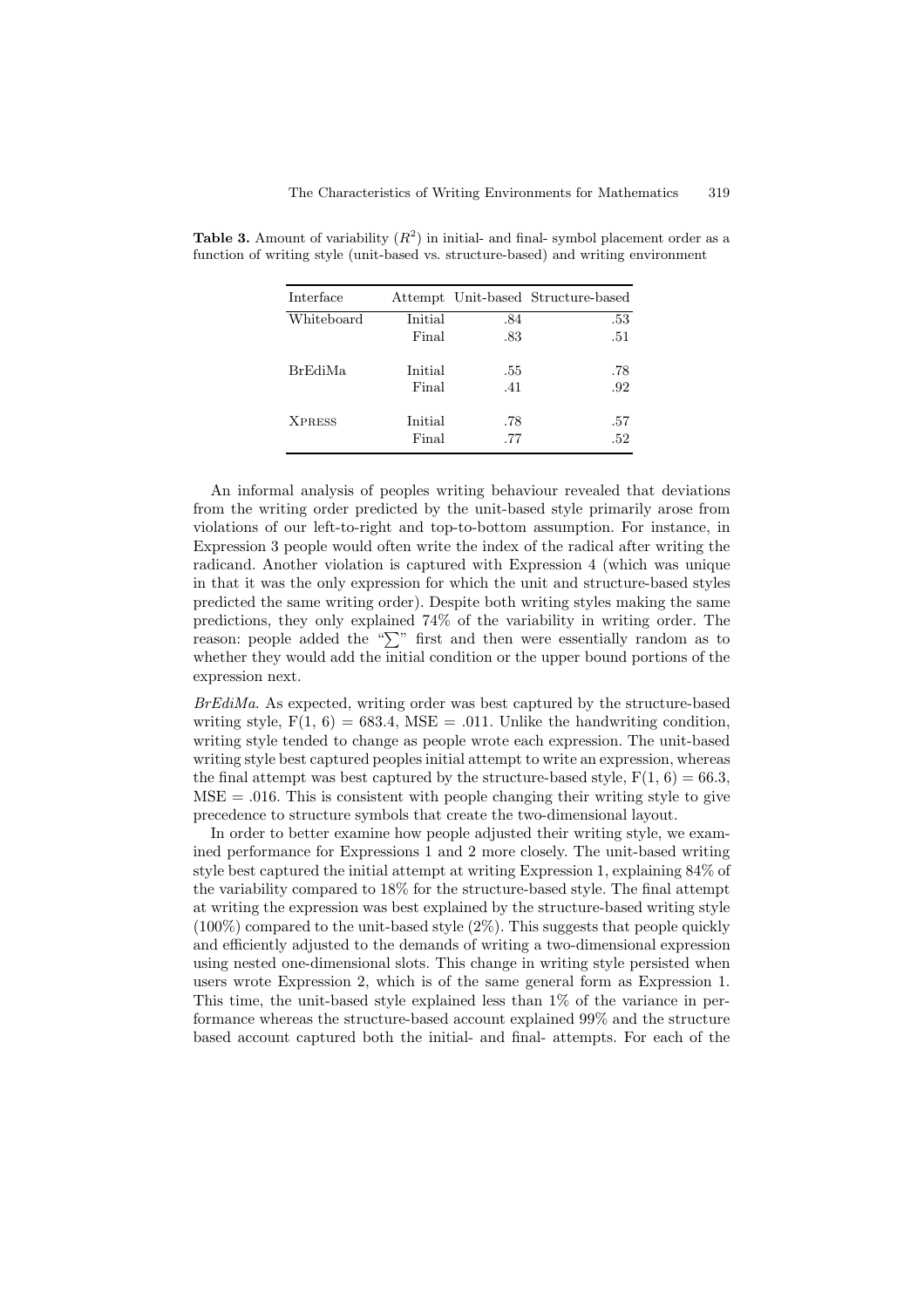remaining expressions, however, (except for Expression 4, see below) there was a change between the initial and final writing order. In each case there was a reduction in the explanatory power of the unit-based writing style over time, with the structure-based method increasing in explanatory power. This suggests that subjects initial approach is to employ a unit-based writing style and adapt their approach as the situation warrants.

Deviations from the writing order predicted by the structure-based writing style primarily arose from two sources (1) when individual symbols need to be corrected (see below) and (2) when a symbol added more than one writing dimension and placed the cursor at an unpredicted location. One example of this is captured with Expression 3 in which the cursor was placed inside the radicand instead of at the index location.

*XPRESS.* Similar to the handwriting condition, writing order was best captured by the unit-based writing style,  $F(1, 6) = 8.7$ , MSE = .297. It is important to highlight that this was true despite carry over effects from having used the structure-based editor in the previous session. The amount of variability explained by both writing styles decreased from the initial attempt to the final attempt at writing an expression,  $F(1, 6) = 17.4$ , MSE = .024. This reduction in the explanatory power of both approaches was related to people modifying the appearance of symbols (see below).

Once again we examined performance for Expressions 1 and 2 separately. The initial writing order for Expression 1 was best explained by the unit-based writing style (70%) compared to the structure-based style (30%). The unit-based writing style captured even more variance in the final writing order (82%) compared to a decrease in the structure-based style (22%) suggesting that users were once again changing their writing style. This is consistent with some carry over from writing with a structure-based in BrEdiMa, but that people ultimately preferred the unit-based writing style. This change appears to have stabilized as early as Expression 2, were the unit-based writing style accounted for 82% of the variance in symbol placement order compared to 12% for the structure-based style. There was no difference between the initial and final writing order.

Deviations from the unit- and structure- based writing styles predominantly arose from violations of our assumption that people would write left-to-right and top-to-bottom and were very similar to the violations that occurred in the handwriting condition. Another source of error, above and beyond those observed with in the handwriting condition, concerned the modification of symbols. Sometimes people would replace a symbol if it was not an appropriate size.

#### *Modification Events*

Modifications accounted for approximately 1% of all events in the handwriting condition and 17% of all events for Xpress. Modifications were not observed for BrEdiMa because the overall structure and the spatial relations among symbols are determined automatically by the structure-units that specify the spatial layout. Compared to the handwriting condition, substantially more time was spent modifying symbols in XPRESS,  $(F(1, 6) = 41.9, \text{MSE} = .362)$ . This increase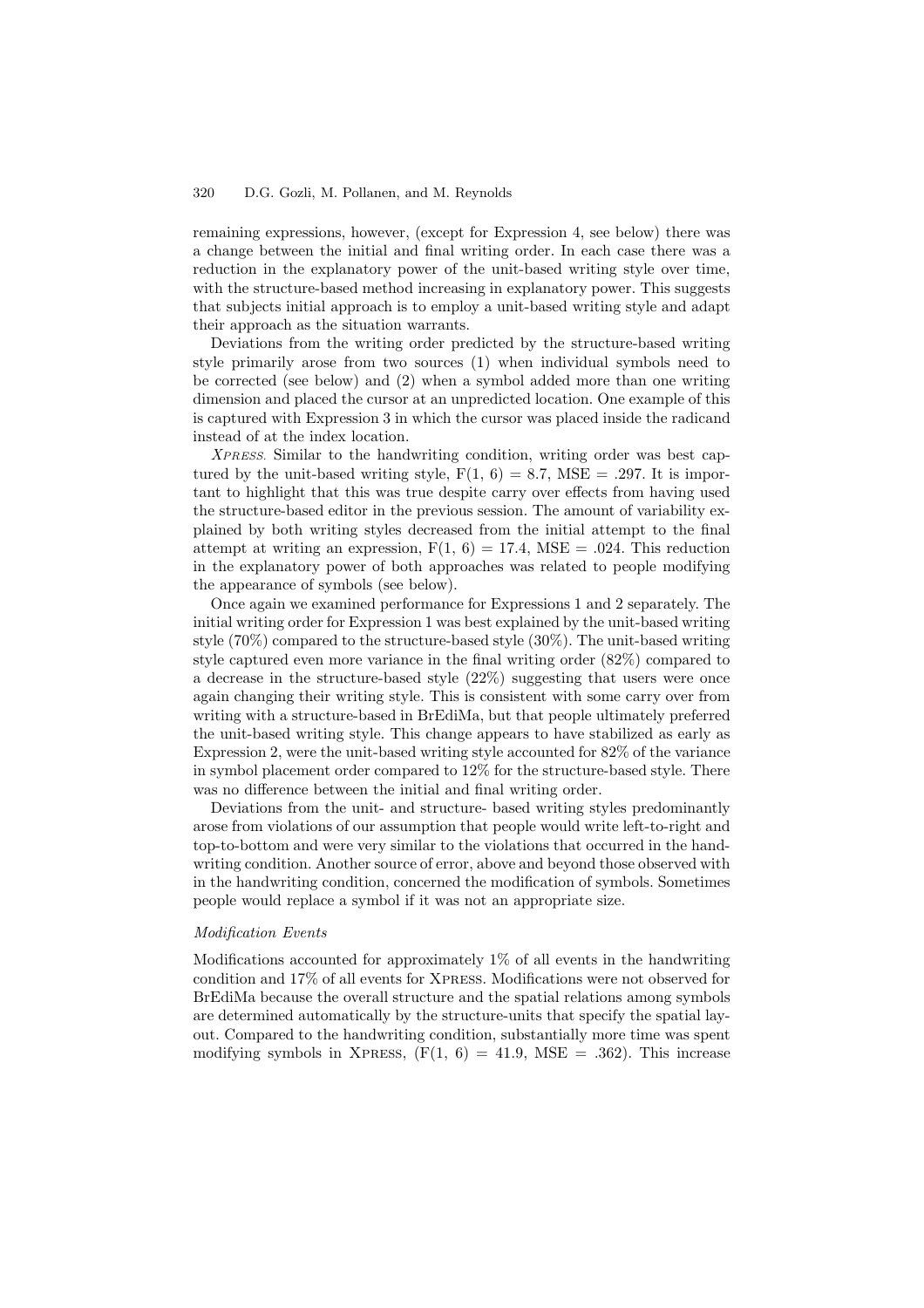in time was a consequence both of more modification events,  $(F(1, 6) = 77.7$ , MSE = .004), and more time being spent per modification event,  $(F(1, 6)$  = 63.6, MSE  $=$  1.17). Modification events within the handwriting condition typically consisted of extending the length of horizontal lines. In contrast, almost all types of symbols were resized in Xpress. In Xpress it was possible for users to change the structural position of a symbol by dragging it to a new location. Such changes in spatial location would require a deletion and an addition event when using either the whiteboard or BrEdiMa. If the majority of modification events were of this type, then this could have important implications for how we understand the consequences of having to change writing styles. The data were therefore reanalyzed to examine how many events involved changes in layout that were structural in nature and that could be conceptualized as a simple deletion-addition event when using the whiteboard, BrEdiMa and Xpress (due a movement in the structural position of a symbol as opposed to subtle changes in relative spacing). This analysis revealed that no such events occurred with the whiteboard, 1.7 events with BrEdiMa and 2 events with Xpress. Together, these data suggest that no change is required in how the addition, deletion, and modification data are understood.

# **4 General Discussion**

The purpose of the present study was to examine how differences in the characteristics of writing environments affect how people write mathematical expressions. Handwriting and writing with the two-dimensional software environment were largely characterized by a unit-based writing style in which individual symbols were added in a left-to-right, top-to-bottom fashion. In contrast, writing with the one-dimensional software platform was characterized by a structurebased writing style in which precedence was given to symbols that created additional one-dimensional writing spaces. Thus, the indirect access to the twodimensional writing space led users to change how they write. Although users were able to adjust to the demands of the structure-based writing style, there is evidence that it was less than intuitive. First, users seemed to adjust their writing style on an as-needed basis, after encountering problems. This suggests that they are able to remember specific instances were they have had to adjust, but have difficulty generalizing this knowledge to new contexts. Second, users found the environment difficult to navigate; this was most evident in the number of times symbols were deleted and the number of times users elected to rewrite an expression from scratch rather than fix an error. One concern is that the increased cognitive load that arises from having to operate in an unfamiliar writing environment may result in more dramatic performance deficits in time-pressured situations [\[16\]](#page-14-7). For instance it is well known that reading performance is dramatically impaired when having to perform a second task, even if it requires independent sensory and effector systems (e.g., [\[10](#page-14-8)[,13\]](#page-14-9)).

Although the two-dimensional software environment was more intuitive than the one-dimensional editor, users spent approximately the same amount of time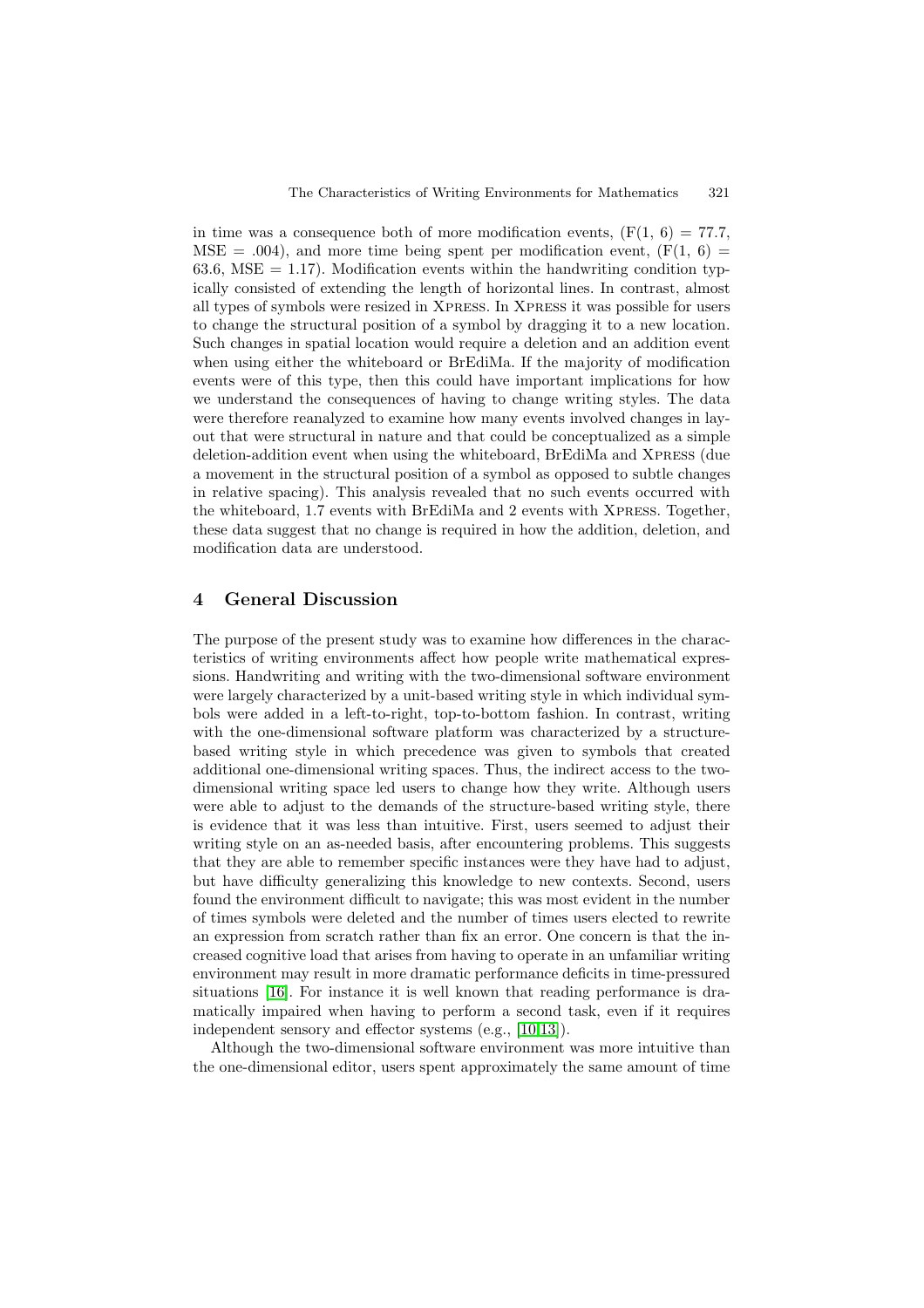using both editors. Users of the two-dimensional writing system spent a substantial amount of time modifying the display. The fact that 17% of the time using Xpress was spent adjusting the cosmetic features of the users input, despite the software correctly recognizing the correct equations and reformatting the final output through LATEX, suggests that sizing is an important issue that needs to be addressed in two-dimensional environments. The sizing issue is largely avoided when users handwrite an expression because they tend to draw symbols at an appropriate size. The size of a symbol is typically not an issue for most structurebased editors because sizing is accomplished automatically through the nested structure of the environment. One solution, therefore, to this problem in twodimensional software environments might be to analyze structure on-the-fly to provide automated assistance with symbol sizing and association.

At present it is unclear how and whether using a pen-based digital interface will result in modification events. Given that handwriting seldom results in modifications (we did not observe any here), we anticipate that modifications would have to arise as a consequence of the handwriting recognition process. Failures recognizing written symbols will require users to clean-up or resize what they have written. Similarly, an error in layout analysis might require a user to manually resize, delete, and/or move a symbol in a written expression.

Although we discussed two violations of the left-to-right, top-to- bottom writing order, more occurred. Documenting violations of the "normal" reading and writing order may help develop a more intuitive structural interface and provide insight into the cognitive factors that influence mathematical writing. In some instances, violations occurred because the standard form of the expression violated the standard writing order (yet some people still apply the left-to-right and top-to-bottom order), as was true of the summation operator. In other instances, it is less clear why violations occurred. For instance, users may have waited to write the index in the third-root component of Expression 4 because (1) users understanding of the expression is incomplete, (2) there is forward momentum in the writing process, (3) users conceptualize the index as analogous to an accent, or (4) users are most familiar with writing the square root, which does not require an index. Presently there is insufficient evidence to discriminate among the many alternatives. One important objective for future research, therefore, is to more thoroughly document when violations of the left-to-right, top-to- bottom assumption occur.

Two additional lines of inquiry that are relevant for software development concern (1) writing expressions from memory and (2) how writing environments affect learning. For instance, in the handwriting condition people wrote brackets in the order they appeared. However, people may wait until all of the necessary symbols are written before using brackets to nest the symbols when writing from memory. With respect to learning, one-dimensional editors may improve fluency in mathematics because they require users to understand the deep structure of an expression. Consistent with this possibility, the nature of a writing technology has been shown to affect how people think about the material they are writing [\[2\]](#page-13-3). Interestingly, it may be possible to improve a user's understanding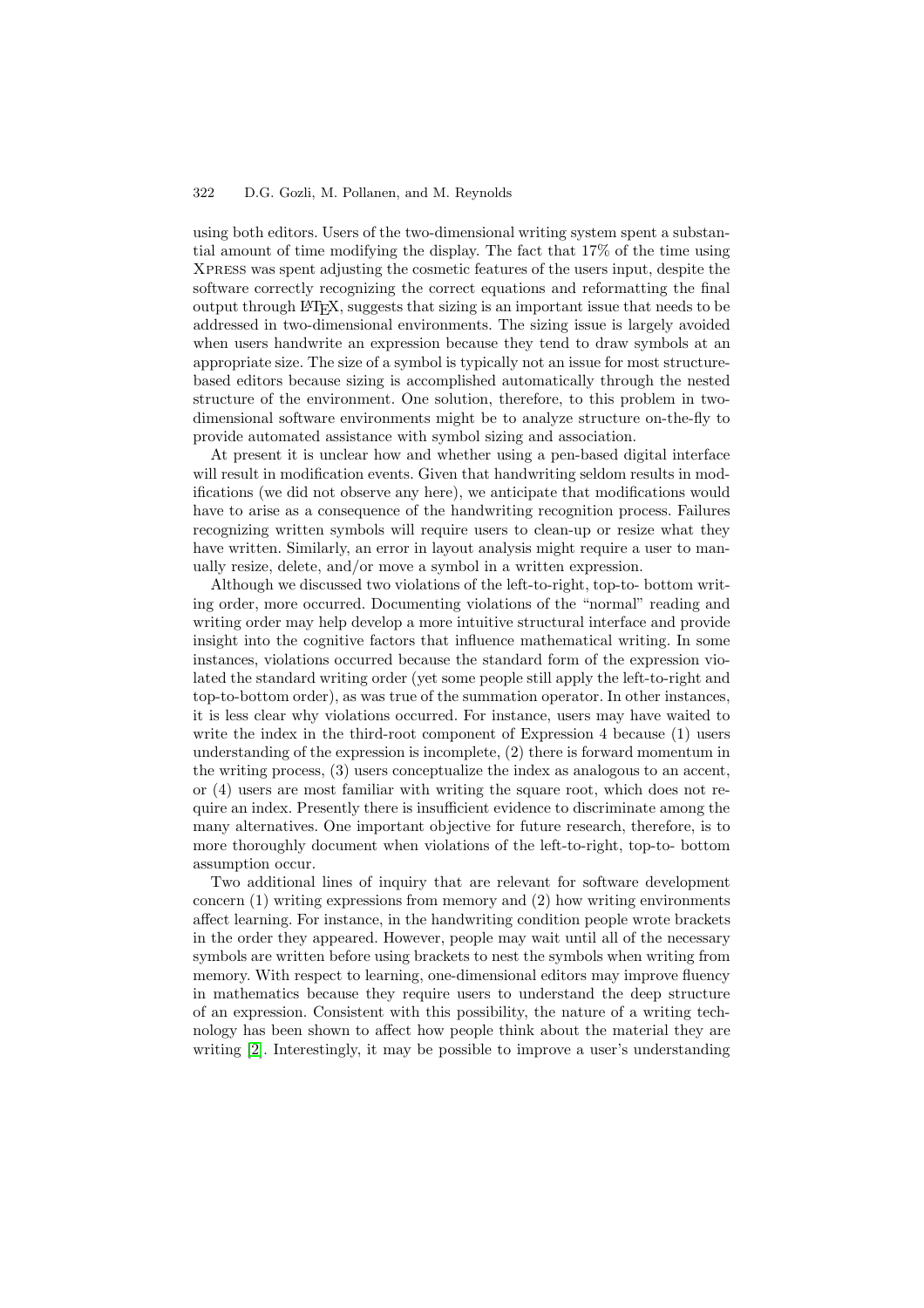by implementing visual coding of structure given that the abstract meaning of an expression is cognitively related to the details of its actual representation [\[7,](#page-14-10)[8\]](#page-14-11). Given that the size of symbols and their relative spacing are often used in mathematics to perceptually organize an expression it may be possible to examine the relative importance of these visual cues by examining how users make cosmetic changes to their written expressions using XPRESS (e.g.,  $4+4 \times 2+2$ ) vs.  $4 + 4 \times 2 + 2$ .

In the present study we examined how the writing environment affects writing behavior, and did not focus on the usability of particular interfaces. However, for future work, this does raise the issue that there are no standard methodologies and benchmarks for the scientific comparison of mathematical input interfaces. In comparison, the usability of text-input interfaces has been well studied. For example, there are widely used methodologies like the Roberts and Moran Methodology [\[14\]](#page-14-12) that examine the usability of text editors in terms of time, error and learning. Our study does raise the issue about whether a methodology for comparing mathematical input interfaces should also consider if a mathematical interface forces changes in a users writing behavior, potentially increasing their cognitive load, irrespective of differences in performance measures such as time and accuracy.

# **5 Conclusions**

Traditionally interfaces for mathematical expression entry were found mainly in document creation environments and computer algebra systems. The explosion of Web-based technologies has created a demand for new applications, such as online collaboration and assessment tools, many of which can be considered real-time applications. At the same time there have been several recent attempts (e.g., Xpress, pen-computing) to develop two-dimensional mathematical writing environments. In this paper we have shown that two-dimensional environments allow users to write mathematical expressions in a more intuitive way than onedimensional environments. Therefore, continued research into two-dimensional interfaces may have important implications for the development of future mathematical interfaces, especially real-time ones, where the main goal is to communicate quickly and effectively.

# **References**

- <span id="page-13-1"></span><span id="page-13-0"></span>1. Carlisle, D., Ion, P., Miner, R., Poppelier, N., et al.: Mathematical Markup Language (MathML) Version 2.0. W3C Recommendation (February 21, 2001) <http://www.w3.org/TR/2001/REC-MathML2-20010221/>
- <span id="page-13-3"></span>2. Edwards, L.D.: Embodying mathematics and science: Microworlds as representations. Journal of mathematical Behavior 17, 53–78 (1998)
- <span id="page-13-2"></span>3. Gibson, J.: The Ecological Approach to Visual Perception. Lawrence Erblbaum Associates, Inc., Hillsdale (1986)